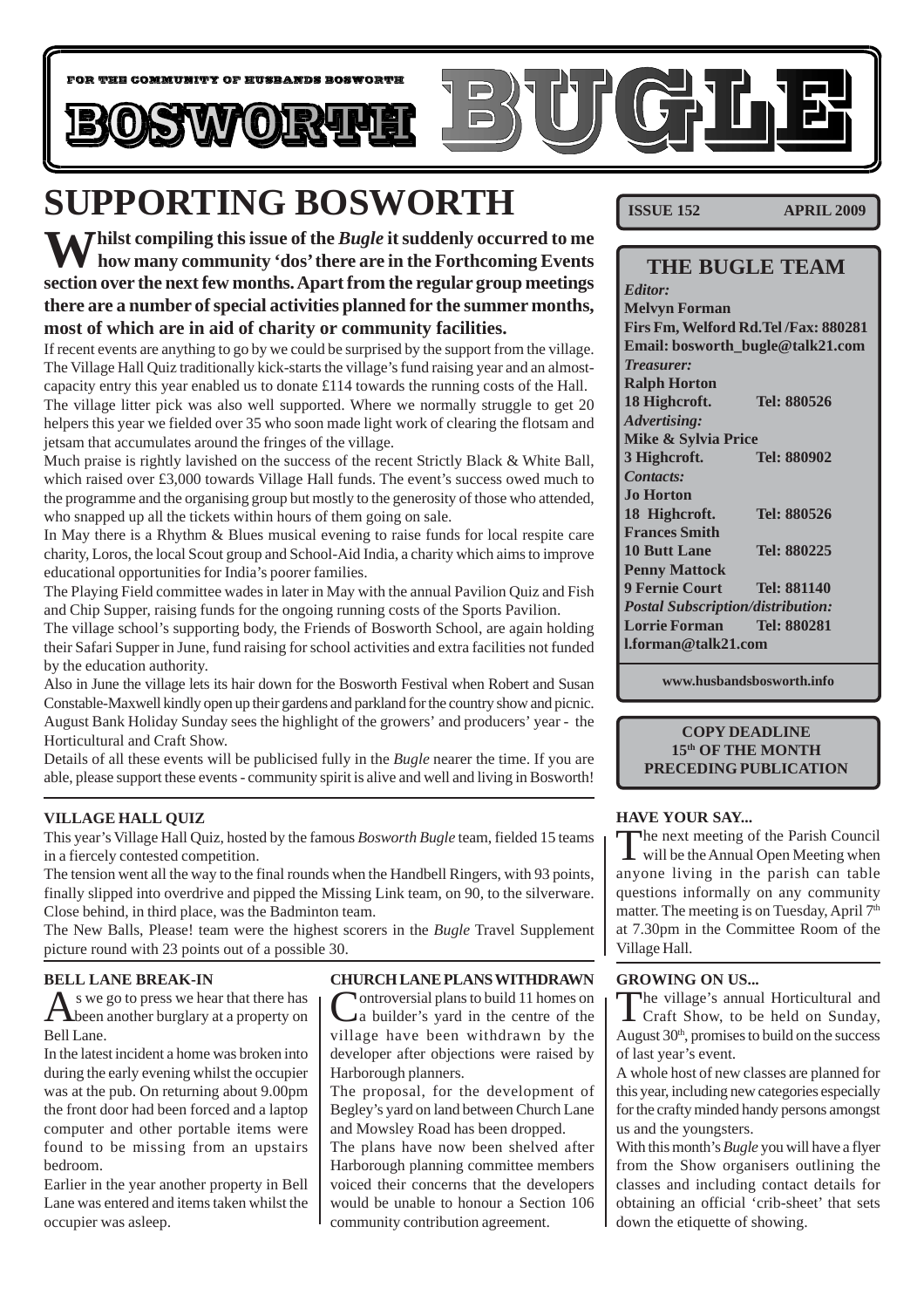### **POSTBAG**

#### *From Sue Walkerdine, Italy*

It is two years since we left Mowsley Road and we are still suffering withdrawal symptoms having spent 14 happy years as part of the HB community. We thought it was about time to update you on our "Italian Job" (property restoration) and if you have internet access, you can follow our progress at www.casa-flora.co.uk. (I update the photo galleries regularly.)

I have now been in Italy for a year and am still mastering the language, customs, culture and slow pace! We hope to finally move into the house in May (should have been Christmas, but this is Italy, you know!). We really love the area and its ambience and hope you will see why. Best wishes to you all: Please do e-mail; we'd love to hear from you (contact details are on the website). PS. I always download the *Bugle* to keep up with all the Bosworth news.

*From Helen & Matt Ridley, Ratby*

I thought I would put pen to paper and let you know that Husbands Bosworth knows how to throw a party! I had the pleasure of attending the "Black and White" charity dinner with my partner, and what a wonderful evening it was. We are fortunate enough to have friends in the village who asked us if we would like to attend the function; we are so pleased they did. When we walked through the door we thought we had been transported from a village hall to a first class function room as the decorations were very stylish, which in turn set the ambience for the rest of the evening.

The organising committee obviously invested a great deal of their time and energy into designing the evening. It was apparent that a lot of thought had gone into the planning of the decor, entertainment and menu. The food was delightful and plentiful, and the dance demonstrations reminded us that we need to do something about our lack of ability!

The auction of promises was very entertaining and I'm sure my husband will love his trip in the glider; must check his insurance policies! We would also like to thank the team of waiters and waitresses for their hard work. Well done and congratulations to the organisers for a job well done.

#### *From the Village Hall Supporters*

We would like to thank Suzanne Dhillon and her team for a superb evening enjoyed by all at the Strictly Black and White Ball. The stunning decorations set the tone for the evening. Brilliant demonstration dances were followed by delicious food and a successful Promises Auction rounded off the fund-raising. So, we are now looking forward to the next event!

*[Editor's Note: We hear that the event raised almost £3,000 towards Village Hall funds - Well done to everyone involved!]*

### **LOCAL CRIME FILE**

**IFYOU HAVE INFORMATION ON ANY CRIMINAL ACTIVITY CALL MARKET HARBOROUGH POLICE on 0116 222 2222.**

**Countryside Watch Co-ordinator Henry Whatley Ext. 3875 Neighbourhood Watch Co-ordinator Marion Lewis 0116 2483871 NW Community Scheme No. 2123**

**Local Beat Team PC 1959 David Venables PC 500 Andy Smalley PCSO 6126 Tim Harwood PCSO 6636 Ray Wells Voicemail Service 0116 2485675 Rural & Countryside Liaison Officer PC 1010 Chris Hill**

**CRIMESTOPPERS FREEPHONE 0800 555111**

### **WATCH WORD**

*THE NEIGHBOURHOOD WATCH SCHEME WITHIN HUSBANDS BOSWORTH*

#### **ANOTHER PHONE SCAM**

If you receive a phone call on your mobile from a person, saying that they are a company engineer, or that they're checking your mobile line, and you have to press #90 or #09 or any other number, end this call immediately without pressing any numbers. There is a fraud company using a device that once you press #90 or #09 allows them to access your 'SIM' card and to make calls at your expense.

#### **VEHICLE ALERT**

Police in Nottinghamshire and north Leicestershire are keen to trace a black BMW reg. EF08 VWX which has been noted at the scene of a number of distraction burglaries. If you see this vehicle, please report it immediately using the dedicated NW number 01604 432436.

#### **EASY PICKINGS...**

A woman visited the loo at a department store and hung her handbag on the back of the toilet door. A hand suddenly appeared over the top of the stall and grabbed her bag off the hook.

She immediately reported the incident to the manager of the store. A couple of days later she had a call to say her bag had been found. She arranged to meet the manager to collect her things.

On arriving at the store at the agreed time, the manager was not expecting her - nothing had been found and no one had called.

When the lady got home, her house had been burgled. Police believe the crooks had used her driving licence to obtain her address and used her keys to let themselves in!

*Please be extra vigilant - there are a lot of desperate criminals out there!*

#### . . . . . . . . . . ------**PETFRIENDS**

#### *Pet & Home Care*

PetFriends provides clients' dogs, cats and other pets the loving care that they need while you are away, right in your own home! Your pets will stay in their own secure, familiar environment and follow their customary routine and diet.

**A local veterinary nurse will look after your pets and home while you are away.**

Pets fed, watered and excercised. Medication administered, plants watered. Fully insured - references available

**For more information please contact Natasha Blunt VN 01858 880183 07739 467284**

. . . . . . . . . . . .

## **RECLAIM YARD**

Building Materials, Doors, Beams, Fireplaces, Flooring, Garden Ornaments, Bricks etc at **Lodge Farm Antiques & Reclamation** Walton Lane, Husbands Bosworth Leics, LE17 6NN **Tel (01858) 881386 or 07720 834652 www.lodgefarmantiques.co.uk**

*Open Saturday 9am - 5pm Closed all day Sunday Weekdays, please call for an appointment*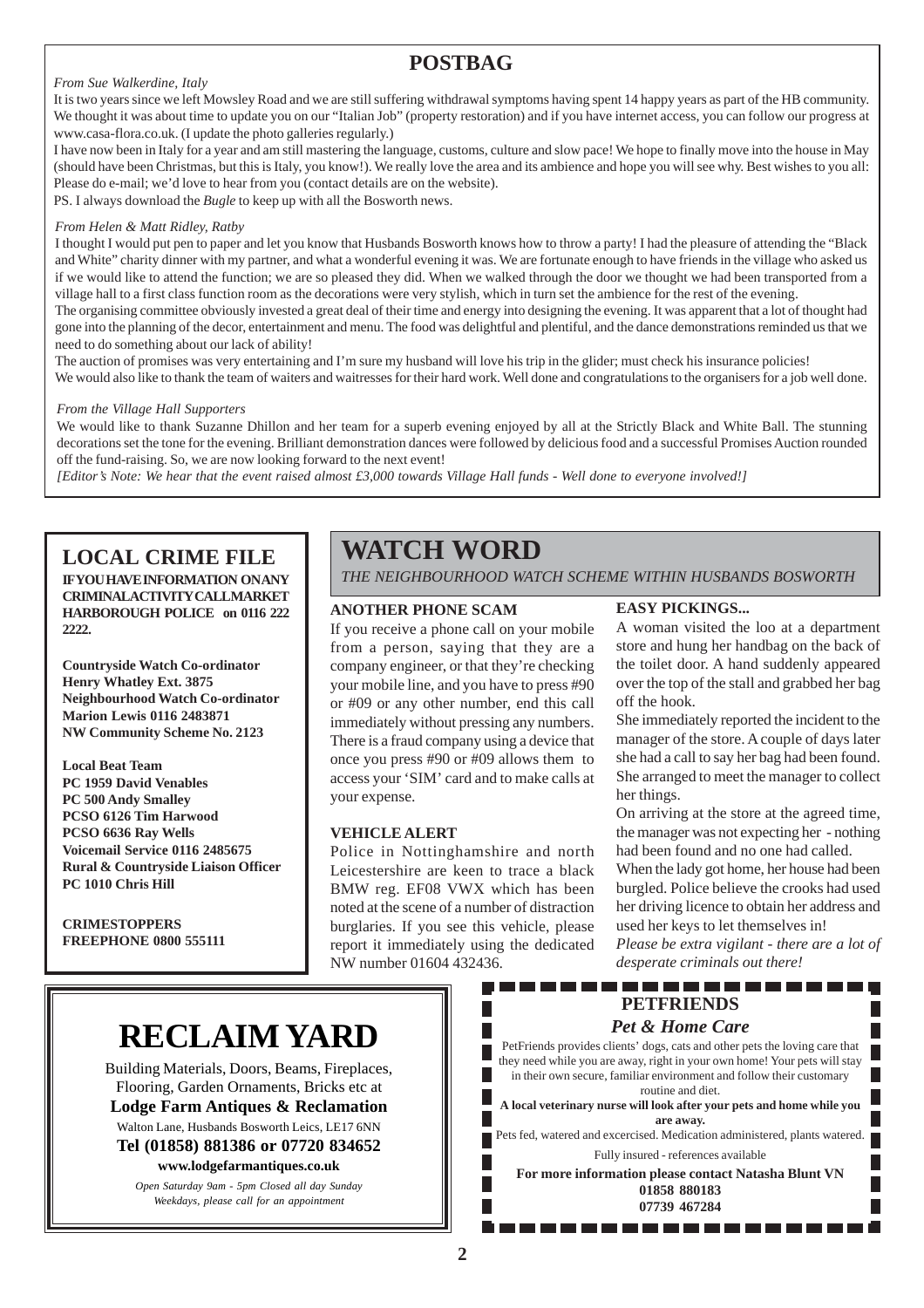## **BOSWORTH IN FOCUS**

*A ROUND-UP OF LOCAL NEWS*

#### **WONDERFUL WOMBLES...**

This year's village litter pick had the benefit of a gloriously sunny and almost windless day. So, no frost bite and battling with windblown refuse sacks! A happy throng of willing litter pickers ensured that, for a while at least, the roadside verges and side roads of Bosworth were spick and span.

At least 35 folk turned up this year and it was particularly pleasing to see a number of new faces pitching in to help tidy up their surroundings, especially those youngsters who helped. Many thanks to Sue Hicks for co-ordinating the event and to Colin and Pat Heighton and their catering corps helpers who welcomed home the weary troops!

Special thanks as usual to Cliff Garner for roaming the village gathering up the filled sacks. Once again a great stack of bags in the Village Hall car park at the end of the two hours bore witness to the uncaring attitude of the litter louts and to Bosworth's annual determination not to let them win!

#### **BOSWORTH FESTIVAL**

Village Groups are reminded that stand space for the Bosworth Festival, to be held in Bosworth Park on Saturday, June 27<sup>th</sup>, should be booked in advance with John Clarke on 880253. Alternatively you can e-mail John at: JoClar870@aol.com

| <b>COUNCIL TAX CHARGES 2009-10</b><br>Harborough District Council have set the following Council Tax rates for |         |         |         |         |                                      |         |  |  |
|----------------------------------------------------------------------------------------------------------------|---------|---------|---------|---------|--------------------------------------|---------|--|--|
|                                                                                                                |         |         |         |         |                                      |         |  |  |
|                                                                                                                |         |         |         |         |                                      |         |  |  |
|                                                                                                                |         |         |         |         |                                      |         |  |  |
| R                                                                                                              |         | D       | E       | F       | G                                    | н       |  |  |
|                                                                                                                |         |         |         |         |                                      |         |  |  |
|                                                                                                                |         |         |         |         |                                      | 2913.99 |  |  |
|                                                                                                                | 1133.22 | 1295.11 | 1456.99 | 1780.77 | <b>Husbands Bosworth:</b><br>2104.54 | 2428.32 |  |  |

## **LOCAL NEWS IN BRIEF**

! The Leicestershire, Northamptonshire and Warwickshire police support helicopter, stationed at **Sulby** is now operated in a linked partnership with the air support units of Worcestershire, West Midlands, West Mercia and Derbyshire. Under the new scheme the combined forces unit will be able to direct the nearest available aircraft to an incident regardless of which force it is attached to, which should ensure cost savings and improve response times.

! **Leicestershire Highways** will be increasing the number of grass cuts on roadside verges and public amenity sites from 9 cuts to 12 cuts for the coming season.

! The promoters of the Sparrow Lodge wind turbine, near **North Kilworth** are seeking to extend consent to allow the test mast to remain for a further 12 months.

! The Cold War Vulcan bomber, based at **Bruntingthorpe**, which was threatened with permanent grounding, will fly again this season thanks to a last-minute flush of funding pledges. The aircraft, which cost  $\text{\pounds}7m$ , to restore to flight, needed an extra £1m. to cover costs to enable it to participate in airshows this year. It is hoped that a major sponsor will step forward to cover day-to-day running costs to keep the aircraft flying.

! The 'Flicks in the Sticks' season at **Arnesby** Village Hall continues on Monday, April 20<sup>th</sup> at 8.00pm with *The Kite Runner'*, a tale of two boys growing up in Afghanistan before the Soviet invasion.

### NORTH KILWORTH WHARF BOAT SERVICES

Station Road, North Kilworth Lutterworth LE17 6JB *Stockists of Calorgas, household fuels & red diesel Local delivery Dayboat hire* Call John & Jane Pugh

Tel: 01858 881723 Mobile: 07967 087290

#### **LOCAL BAND DOES WELL**

Local ska band, PHASE 4 has been selected out of thousands to compete in the *Surface Unsigned* band competition. Storming through the first round in March, they are currently lying 8th overall in the country. The second round is on May 27<sup>th</sup>, at The Rainbow under the Railway Arch, Digbeth, Birmingham. They need support to get to the next round so if you wish to go along to the gig please call Steve Price on 07890 039736 or if you can't make the event you can vote for them via text. Text "Birmingham 3139" to 64343. Texts cost £1, plus standard network charges.

E-mail: info@surfaceunsigned.co.uk or tel. 0800 4346076

#### **NEW HALL SECRETARY**

Katharine Wright of Fernie Court has taken over the job of secretary to the Village Hall committee. Should anyone wish to contact Katharine her address is 20, Fernie Court and her telephone number is 881757.

**Bookings should be referred to Sue Dhillon on 881251.**

#### **SUMMER PLAY SCHEME**

Two Play Rangers, sponsored by HDC Children's Services, will be holding activity sessions on the village playing field for one session per week (3.30pm - 5.00pm) for 8 weeks, starting after the Easter break.

These are **FREE** drop-in sessions, where children can choose from a variety of activities that the Rangers will bring along. Children 5 - 8 years must be accompanied by a responsible older child of 12 years or over, and children under 5 by a parent or guardian.Volunteer helpers would be welcomed, subject to a simple checks.

This is a good way to find out how to run a Play Session if anyone is interested in continuing in the future. **Dates have yet to be fixed so please look out for posters around the village nearer the time.**

### **BOSWORTH GARAGE Vehicle servicing and MoTs Collection & delivery available Personal attention Call Chris or Trevor 01858 880580 or 07811 625027**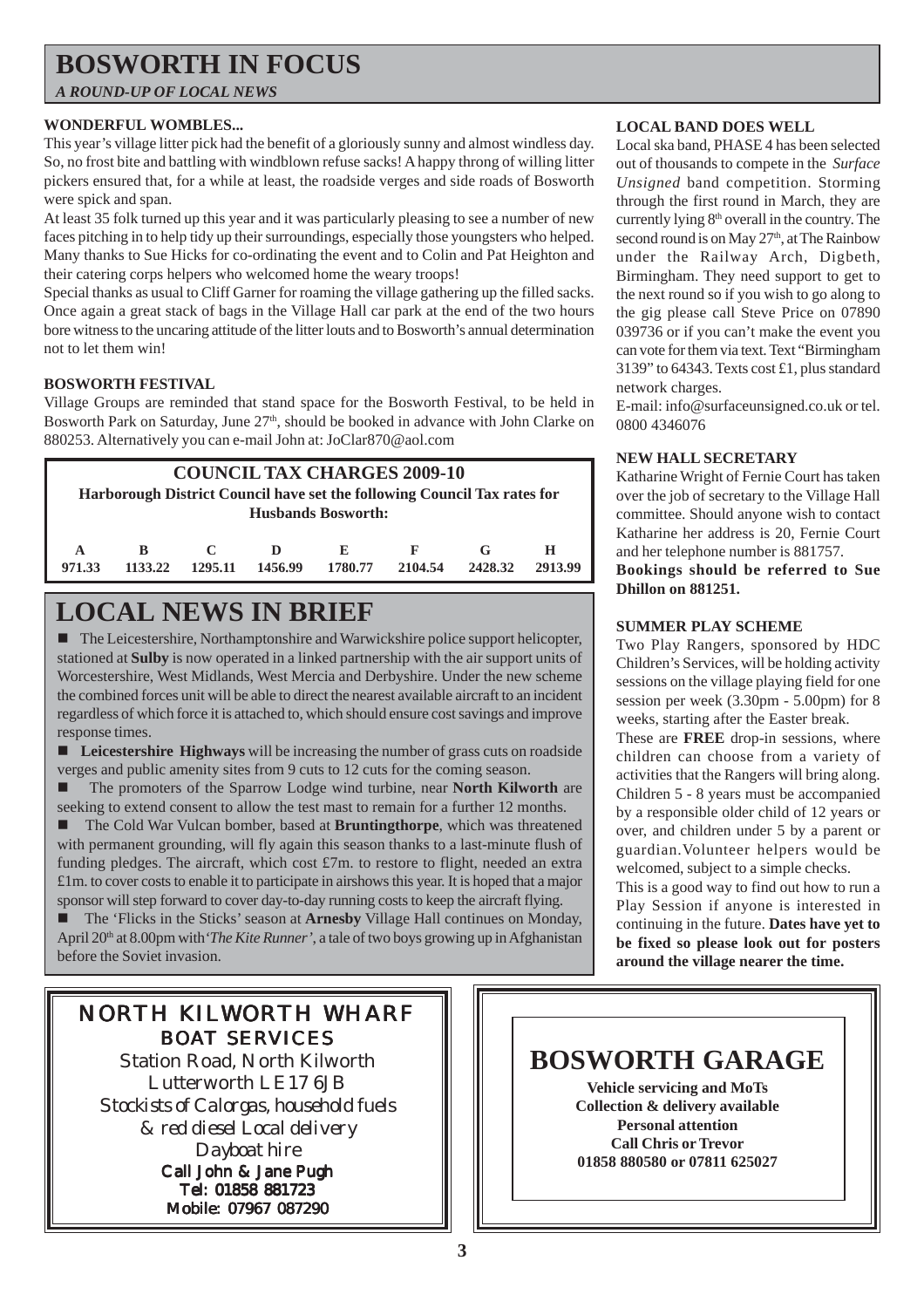## **SCHOOL REPORT**

*HUSBANDS BOSWORTH C. of E. PRIMARY SCHOOL*

#### **BOSWORTH PUPILS EXCEED SPEED LIMIT!**

In a recent initiative the pupils and teachers at Husbands Bosworth School exceeded the village speed limits! Not by horse power, but rather by foot power. The whole school took up the challenge of kicking a football into an electronic goal to see how quickly we could kick a ball. The event took place in the Village Hall one Thursday afternoon and anybody passing that day may have wondered where the noise was coming from.

The event was organised in conjunction with Sports Connections, a charity that supports the work of building orphanages across the world. The children were magnificent. They raised over £1200 in sponsorship money and had an amazing afternoon led by an ex professional footballer. All our children became budding David Beckhams.

The fastest kickers were:

| Class 1 | Callum Clarke for the boys                                                                                                                                             |
|---------|------------------------------------------------------------------------------------------------------------------------------------------------------------------------|
|         | Georgina Mitchell for the girls                                                                                                                                        |
| Class 2 | Sean Green and Simon Scully for the boys                                                                                                                               |
|         | Cristina Hall for the girls                                                                                                                                            |
| Class 3 | Carter Gill for the boys                                                                                                                                               |
|         | Candice Hall for the girls                                                                                                                                             |
|         | $\mathbf{M}$ , and $\mathbf{C}$ , and a set of the set of $\mathbf{C}$ . The set of the set of $\mathbf{M}$ $\mathbf{C}$ , and $\mathbf{M}$ is the set of $\mathbf{C}$ |

Not forgetting the staff champion Miss Wilks! So who knows who you may see playing for England in the future!

#### **NEW SCHOOL 'MOBILE' INSTALLED!**

An update on our new 'mobile' - it has arrived and is now sited and almost ready for us to start to move back into. It's fantastic - such an improvement on the old one. Staff and children will be able to ditch the thermal wear we needed to survive up there. A big thank you to all our neighbours for being patient with all the comings and goings on site and the extra vehicles parked down School Lane.

#### **OFSTED**

The school had a glowing report from the OFSTED Inspectors and we are over the moon with our category of being a "Good School."

#### **FOBS NEWS**

#### ADVANCE NOTICE FOR THE LADIES OF THE VILLAGE

A date for your diaries! FOBS are going to be hosting a ladies-only night in April. This will be a **Pamper and Puddings evening** and a chance to sample a variety of relaxing treatments and indulge in some sumptuous pudding eating! The event will take place on Friday, April 24<sup>th</sup>, 7.00pm - 9.00pm in the School Hall. Penny Arscott is organising it on behalf of FOBs and she will be bombarding the village with advertising shortly.

#### *PLANNING PERMISSION & LISTED BUILDING CONSENT H.B. C of E Primary School*

•Proposed extn. and int. alterations to Listed Building to provide 2 new toilet areas & storage[Leics. County Council] Within the village Conservation Area and affecting a Grade II Listed Building. Copies of the applications can be viewed on-line at www.leics.gov.uk

*VILLAGE HALL BOOKINGS Sue Dhillon 881251 CHURCH HALL BOOKINGS Janice Staples 880668 SPORTS PAVILION ENQUIRIES Audrey Marlow 880316*

#### **ACTIVITY GROUPS 2009**

**All Saints Parochial Church Council** Contact: Peter Jones 880741 **Art Workshop** Contact: Ann Saxton 880971 **Badminton Club** Contact: Lorrie Forman 880281 **Bosworth Belles** Contact: Debbie Oliver 465434 **Conservative Association** Contact: Robert Maxwell 880361 **Craft Group** Contact: Tricia Day 880748 **Handbell Ringers** Contact: David Staples 880668 **Historical Society** Contact: Isobel Pepperill 880081 **1st Kilworth Scouts/Beaver unit** Contact: Andrew Lambert 880922 **Playing Field Committee** Contact: Jennifer Rogers 880401 **Royal British Legion** Contact: Robert Maxwell 880361 **Short Mat Bowls** Contact: Frank Thorp 880003 **Tennis Club** Contact: Jennifer Rogers 880401 **Tower Bell Ringers** Contact: Geoff Armitage 880066

#### **BUYER BEWARE...**

Next to the entrance to Bristol Zoo there is a car park where a nice old feller with a hat and ticket machine charged cars and coaches to park. He had been there for many years but one day he didn't turn up for work. The zoo manager called the council to find out what was happening. Nothing to do with us, say the Council. He must belong to the zoo. The car park is your responsibility. Err, no say Bristol Zoo, the attendant was employed by you wasn't he....? **Somewhere, possibly on some remote island in the Pacific, there is a nice old retired gentleman who had been pocketing the car park takings for Bristol Zoo for the last 25 years...**

# Town & County Transfers

Private hire taxi and courier service Local and long distance taxi service Days out, nights out - up to 6 passengers

Ring Sam Moreton 01858 880545 or 07546 218637

### **A CHARITY 'DO'...**

**VILLAGE HALL Saturday, 2nd May Food - Music - Bar 8 - 'til late £15**

**Please call Indi Fountain 01858 880733 to book All proceeds go to** *School-Aid India* **& local groups**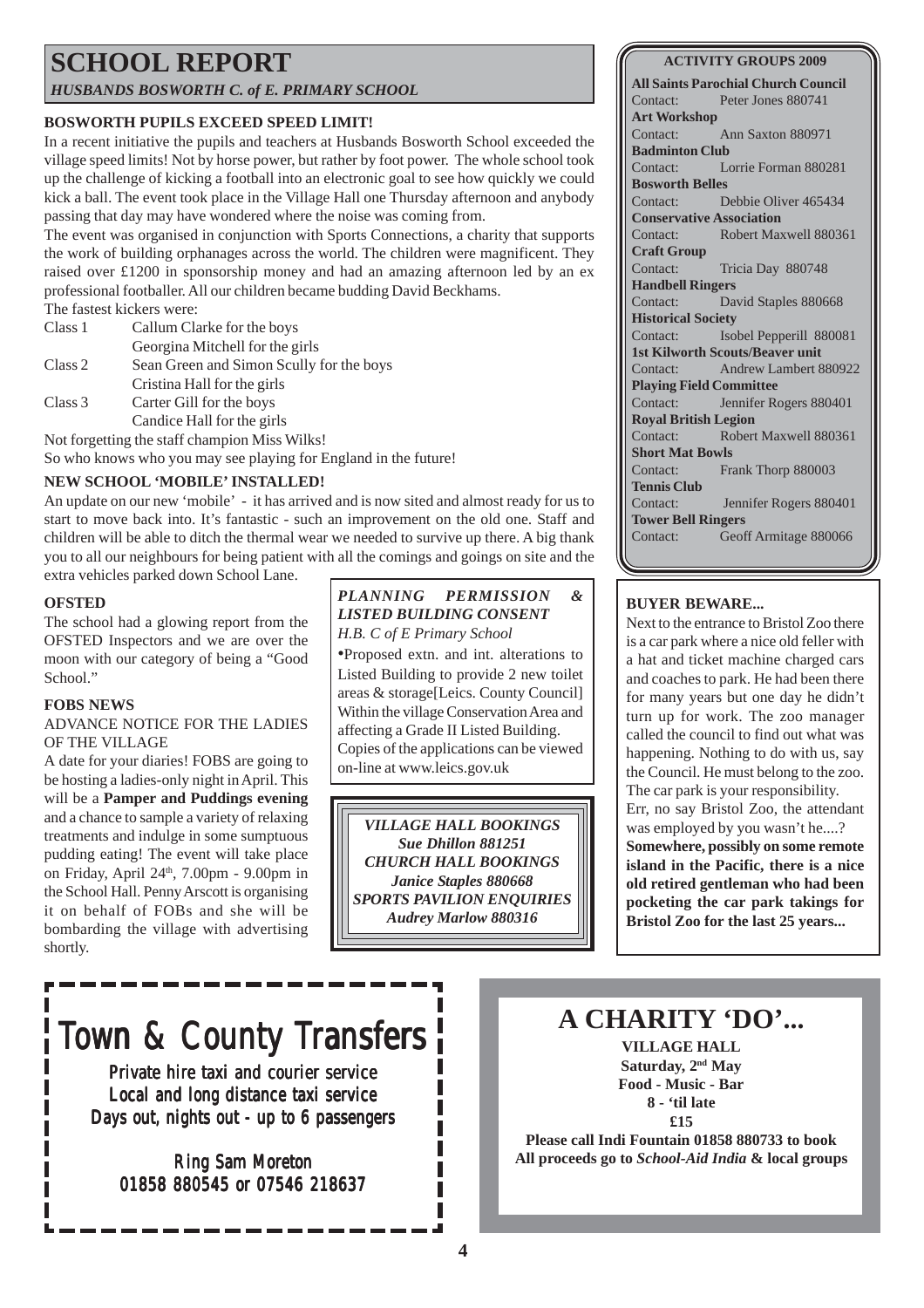#### **TRADE DIRECTORY 2009**

**G D Armitage Clock & Belfry Work** New installation, maintenance & repair Contact: Geoff Armitage 880066 **Janet Armitage B & B** Bed & Breakfast Contact: Janet Armitage 880066 **Begley Plumbing & Heating** Plumbing & heating engineer. Contact: Frank Begley 880541 **Gordon Begley** Building & roofing contractor. Contact: Gordon Begley 880028 **Peter Begley** Building contractors, flat roofing Contact: Peter Begley 880517 **Croft Farm Bed & Breakfast** AA 4\*\*\*\* accommodation Contact: Jane Smith 880679 **Honeypot Bed & Breakfast** Contact: Carolyn Goff 880836 **Joseph Morris Butchers** High class family butchers Contact: David Morris 575210 **Languard Ltd.** Weed control, fumigation and thermal insulation. Contact: Will Kay 880898 **Mike Price Heating Engineer** Oil-fired boiler servicing & repair Contact: Mike Price 880902 **Petfriends** Pet and homecare whilst you are away Contact: Natasha Blunt 880183 **Totally Trees Ltd.** Tree surgery and stump grinding Contact: Jacqui Mitchell 01455 554182 **Wharf House Kennels** Kennel and cattery services Contact: Kim McGuigan 880905 **Woodpecker Tree Surgery** All aspects of tree surgery undertaken Contact: Chris Wright 880183

#### **TENNIS CLUB**

Permission has been granted for the flood lighting of the tennis courts. The work will be outside the playing area and is unlikely to disrupt play.

The Tennis Club Enrolment Evening will be on Wednesday, April 29th from 6.30pm at the Sports Pavilion.

## **ACTIVITY GROUPS**

#### **NEW READING GROUP**

We are a new group and are looking for like minded individuals to share reading experiences with. So far we have reviewed Burgess's classic *'Clockwork Orange'* and *'Cloud Atlas'* by David Mitchell.

The next meeting is on Tuesday, April  $7<sup>th</sup>$ when we will be reviewing *'The Forgotten Garden'* by Kate Morton.

If you would like to come along and are interested in getting together on a regular basis to talk about books, please telephone Sarah Bailey on 881370 or e-mail sisi\_c\_bailey@hotmail.com.

#### **HISTORICAL SOCIETY**

At the next Historical Society meeting Joe David, a former Yeoman Warder at the Tower of London, will be talking about his responsibilities guarding the Crown Jewels and shooing off ravens from the Tower. The meeting is on Wednesday, April 1<sup>st</sup> at 7.30pm in the Church Hall, Honeypot Lane. Friends and non-members are welcome. \*\*\*\*\*\*\*\*\*\*\*\*\*\*\*

Anyone interested in joining the Historical Society day trip to Windsor on Sunday, May 17<sup>th</sup> is asked to contact Heather O'Connor on 880165 as soon as possible.

The cost of the trip will be about £10 -£11 per person for the coach travel only - entry fees will be extra. There is no itinerary - the coach will drop off and collect from Windsor, so you can spend the day in the town, cross the river to Eton, take in Windsor Castle or simply swan off down the Thames!

The trip is open to non-members and friends.

#### **LUNCHEON CLUB**

The next meeting of the Luncheon Club will be on Tuesday, April 28<sup>th</sup> at Kilworth Springs Golf Club.

Diners are asked to meet in the bar at 12.30pm as usual. Call Janice on 880668 to book your place, to arrange transport or for further information.

#### **BOSWORTH BELLES**

The next meeting of the Bosworth Belles will be a talk by an insurance broker on Wednesday, April 29<sup>th</sup> at 8.00pm in the Village Hall.

You've all read in the tabloid newspapers and those tales about the outrageous claims that are made, now you can hear the true stories from a local broker.

Call Ruth on 880644 for details.

#### **PAVILION QUIZ**

Tickets for the Pavilion Quiz and Fish & Chip Supper on Friday, May 8<sup>th</sup> are now available from Jennifer Rogers 880401or Frank Begley 880541.

This is always a very popular village event, held in aid of the Sports Pavilion running costs.

Tables of four per team. Space is strictly limited, so those wishing to join in the fun should book their tickets early.

#### **VILLAGE HALL**

The trustees of the Turville Memorial Hall in Husbands Bosworth wish to acknowledge the generous bequest of £5,000 from the late Bertram Copping who, for many years, was a trustee himself and served as both secretary and treasurer. This bequest has enabled the trustees to replace the existing chairs with a complete set of comfortable modern chairs. In addition some new tables will be purchased in the near future.

\*\*\*\*\*\*\*\*\*\*\*\*\*\*\*

Thanks also go to Karen and Nick Raven who donated £140 to Village Hall funds from two Table Top sales last year. \*\*\*\*\*\*\*\*\*\*\*\*\*\*\*

The Annual General Meeting of the Turville Memorial Hall Trust will be held on Tuesday, May 12<sup>th</sup> at 7.30pm in the Village Hall and all members of the public are invited to attend. If you would like a say on the future of the Village Hall, please come along. A warm welcome will await you.

# KILTECH DECORATORS Husbands Bosworth

Domestic & Commercial Decorators

### Tel: 07977 889156 01858 881001

Free Quotations Decorating since 1966

A luxury loo for your posh do!

**For a professional, reliable service with no mess or fuss please call**

## **01858 881386 or 07720 834652**

**www.lodgefarmluxurytoilethire.co.uk**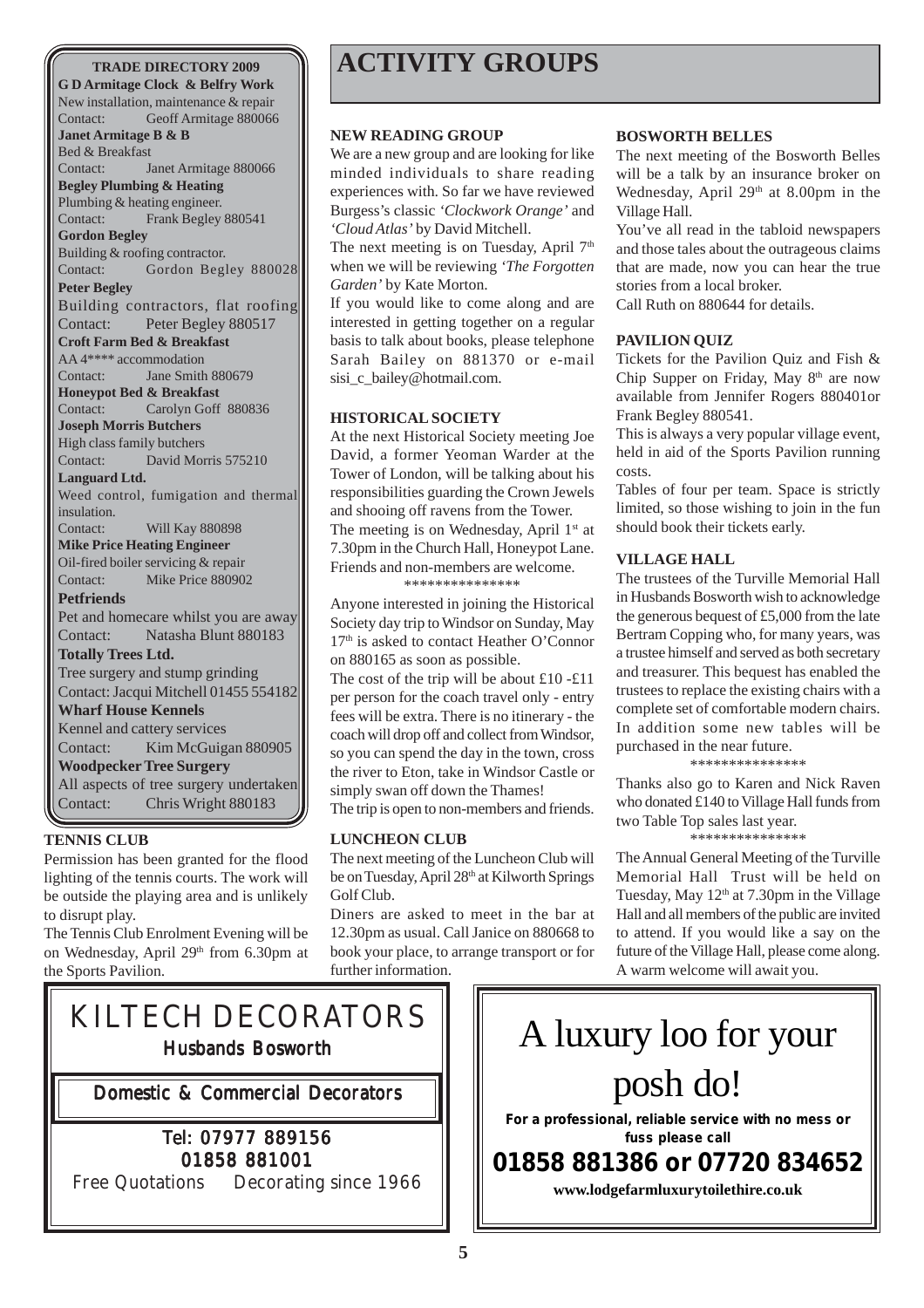| <b>PARISH COUNCIL NEWS</b>                                                                                                                                                                                      | <b>LOCAL OFFICERS</b><br><b>Husbands Bosworth Parish Council:</b><br><b>Councillors</b> |                |  |
|-----------------------------------------------------------------------------------------------------------------------------------------------------------------------------------------------------------------|-----------------------------------------------------------------------------------------|----------------|--|
| Report of the Parish Council Meeting held on Tuesday, March 3rd 2009                                                                                                                                            | Patricia Day                                                                            | 880748 (Chair) |  |
| Five Council members and four visitors were present.                                                                                                                                                            | William Fletcher                                                                        | 880910         |  |
| Apologies were received from Mrs. Day. Mr. Fletcher took the chair.                                                                                                                                             | Melvyn Forman                                                                           | 880281         |  |
| <b>VISITORS' QUESTIONS</b>                                                                                                                                                                                      | Geoffrey Armitage                                                                       | 880066         |  |
| •Tennis Club members outlined plans for the future development of the club and the progress of the                                                                                                              | Heather O'Connor                                                                        | 880165         |  |
| floodlighting scheme for the courts. A proposal that would enable the VAT element of the floodlighting<br>costs to be reclaimed was discussed at length. Council members voiced concerns about the validity and | Susan Fisher                                                                            | 880026         |  |
| practicalities of the proposals and urged the Tennis Club to consult Customs & Revenue. It was noted that                                                                                                       | <b>Parish Clerk</b>                                                                     |                |  |
| sufficient funding was available to cover the full cost, including the VAT, of the project.                                                                                                                     | Jackie Fletcher,                                                                        |                |  |
| •Tennis Club members asked Council to authorise the strimming of the ditches behind the courts, at the                                                                                                          | 13 School Lane,                                                                         |                |  |
| Club's expense, so that lost balls could be found more easily.                                                                                                                                                  | <b>H.B. LE17 6JU</b>                                                                    |                |  |
| •Concerns were raised about the unsightly state of the former High Street Garage site. Council agreed to                                                                                                        | Tel: 880910                                                                             |                |  |
| write to Mr. Holyland again.                                                                                                                                                                                    |                                                                                         |                |  |
| <b>MATTERS ARISING</b> from the Minutes of the previous meeting                                                                                                                                                 |                                                                                         |                |  |
| •An interpretative plaque to be erected near the cheese stones on the Old Green was discussed. Clerk was                                                                                                        | <b>District Councillor</b>                                                              |                |  |
| asked to get further information on costs.                                                                                                                                                                      | <b>Brian Smith</b>                                                                      |                |  |
| •A reply from Highways regarding the request for 'horse' warning signs required further information on                                                                                                          | 10 Butt Lane,                                                                           |                |  |
| the number of local horses before any action would be considered.                                                                                                                                               | <b>H.B. LE17 6LN</b>                                                                    |                |  |
| <b>CEMETERY</b>                                                                                                                                                                                                 | Tel: 880021                                                                             |                |  |
| •Council noted that the roadside wall and railings had now been rebuilt. Quotes were being sought for re-<br>Email: b.smith@harborough.gov.uk                                                                   |                                                                                         |                |  |
| pointing the rear of the wall.                                                                                                                                                                                  |                                                                                         |                |  |
| •The contractor had been confirmed for the 2009 season grass cutting and path clearance.                                                                                                                        |                                                                                         |                |  |

**PLAYING FIELD**

•Concerns were raised about the mole problems on the playing field but Clerk informed Council that it was proving difficult to find a pest control contractor willing to work on the playing field because of Health & Safety issues. Further enquiries were pending.

#### **ALLOTMENTS**

•Clerk informed Council that two plots were being relinquished. These would be re-let from the waiting list.

•Concerns were raised about untended plots and it was agreed that any one who left their plot untended for a season would not have their tenancy renewed. •There had been problems with the water supply during the frosty weather. Mr. Forman had renewed the ball valve, which had been damaged by the frost but suggested that a stop tap be fitted so that the supply could, in future, be turned off near the trough. Council agreed that Mr. Forman could do the work. **TRAFFIC ISSUES**

•It was noted that an increased number of vehicles had been turning into Berridges Lane from the High Street. The 'Ahead Only' road markings on the High Street had not been relaid after the non-slip surfacing had been laid at the pelican crossing. Clerk was asked to inform Highways. *[Markings now reinstated - Ed.]* •In view of the number of accidents at the Station Road / Kilworth Road junction Council agreed to request 'Slow' carriageway markings at the junction and additional junction warning signs.

#### **NEIGHBOURHOOD WATCH**

•Communication with the police liaison officer had indicated that there had been problems with the messaging system, which explained the recent poor service. Council was assured that the problem was being addressed.

#### **CORRESPONDENCE**

•Council noted the Rural Housing Scheme proposals, as outlined by Richard Windley at the last meeting, had been forwarded to the East Midlands Housing Association for comment. Two sites had been short-listed for possible development subject to landowner agreement.

•A request had been received for more dog-poop bins to be sited on Bell Lane and Berridges Lane. Council discussed the issue but felt that any extra bins should be provided on the outskirts of the village, away from homes, rather than in the village centre. It was agreed to seek suggestions for the need for and siting of additional bins.

•The provision of additional waste bins was also discussed. It was noted that the bin provided by the Post Office was continually overflowing.

•Highways had indicated that any further grit bins would have to be paid for by the parish.

#### **PLANNING MATTERS**

•Council heard that an application to extend the operations at Old Barn Farm by an additional 4 HGVs and trailers had been published. No official notice had been received. **ANY OTHER BUSINESS**

•Concerns were raised about access into Cherry Tree Close and parking close to the High Street entrance.

•Council approved the purchase of two flexible 'Bosworth Festival' banners.

•Mr. Armitage drew Council's attention to changes in water service billing, which would mean that the church and other community premises would have their bills calculated on their surface area rather than usage.

 $\blacksquare$ 

I.

I. É  $\blacksquare$ 

ī

ē

j.  $\blacksquare$ 

Ē

#### **NEXT MEETING**

*The next meeting of the Parish Council will be the Annual Open Meeting on Tuesday, April 7th at 7.30pm in the Committee Room of the Village Hall.*



COMPLETE CAR CARE Accident repair specialist Bodywork, dent, scratch and stone-chip repair Servicing, alloy refurbishment, welding MoT repair Valeting, full body polish Parking sensors, handling kits, etc. fitted Call Ben on 07710 024070 Based at Unit 2, Pebble Hall Farm between Husbands Bosworth and Theddingworth

Ē

 $\blacksquare$ 

 $\blacksquare$  $\blacksquare$ 

É

É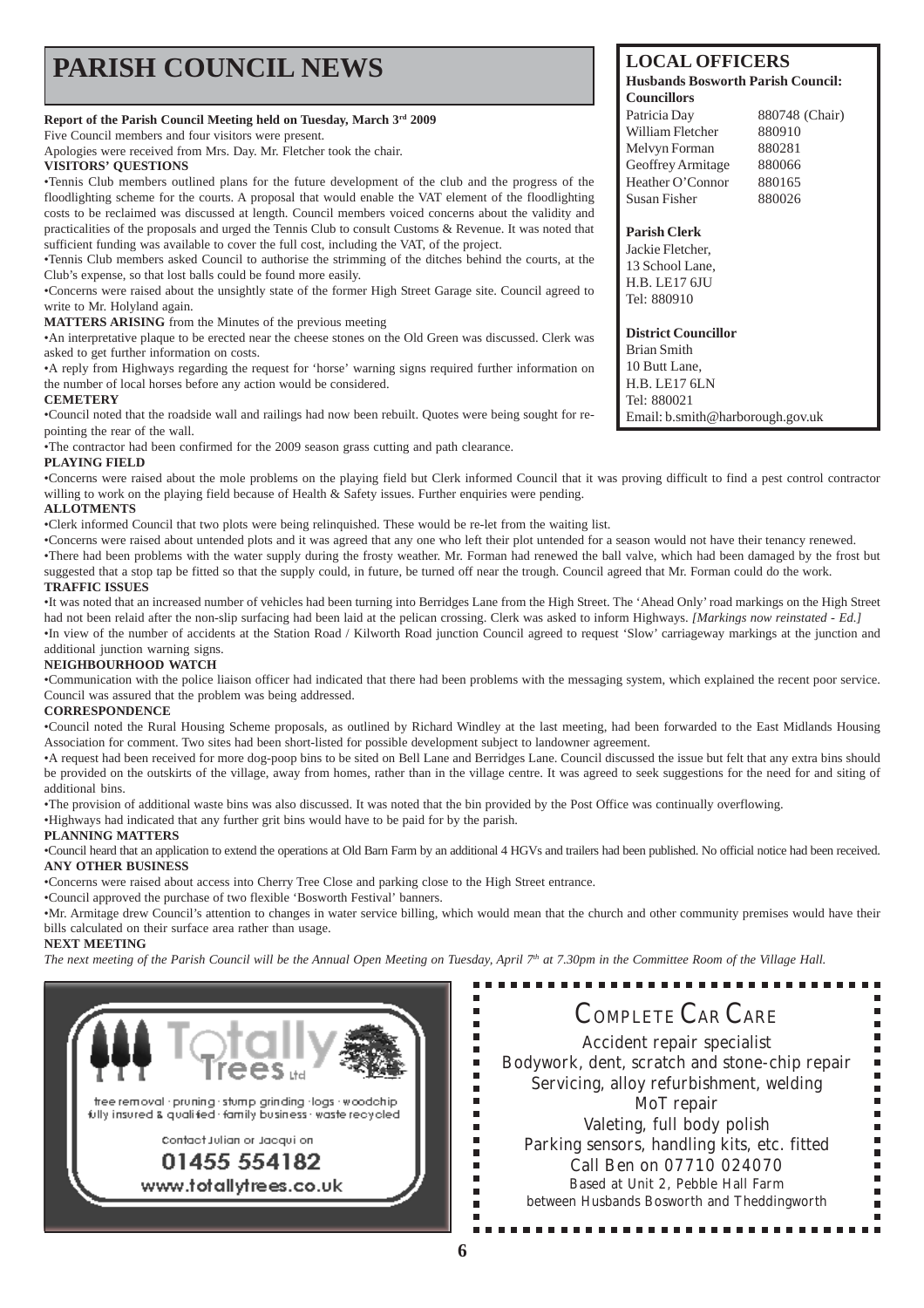## **CHURCH NEWS**

*All Saints Parish Church, Methodist Chapel & St. Mary's Roman Catholic Church*

#### **EASTER SERVICES AT ALL SAINT**S

There will be a service starting with a procession with a donkey on Palm Sunday, April 5th at 10.30am. We will meet at All Saints for the procession around the village, returning to church to complete the service. There will be a special service of meditation on Good Friday, April 10<sup>th</sup> at 7.30pm and Family Communion on Easter Day will be at 10.30am.

#### **BOSWORTH TALENT**

Lorrie Forman and Penny Mattock are organising a concert of village talent in the Village Hall in aid of Loros on Saturday, July 4<sup>th</sup>. You don't have to have won prizes or certificates for your talent to be included - it isn't a competition - it is simply an enjoyable evening of entertainment provided by people who enjoy giving pleasure to other people. So, if you have a talent or skill, can sing, dance or move in an entertaining manner please contact Lorrie or Penny as there are still a few slots left.

Already 'signed' are singers, soloist, accompanists and a magician, and a well known local *raconteur* will be doing a monologue! Ballet dancers and bird imitators are under-represented at present. Each slot will be approximately 5 minutes and there will be an interval during which a light supper of baked jacket potatoes, fillings and salads will be served. There will also be a raffle. Tickets for the evening are £6 per person. Call Lorrie on 880281 or Penny on 881140.

#### **METHODIST CHURCH Coffee Morning**

Wednesday, 22nd April 10.00am-12.00noon. at the home of Lloyd Jones - 12, Butt Lane. Visitors always welcome.

#### **METHODIST CHURCH** *DATES FOR YOUR DIARIES!*

The Methodist Church will be holding an Evening Soirée with Betty Byrne accompanied by Astrid Hazelwood in the Chapel, Welford Road on Wednesday, June 3rd at 7.30 pm. Tickets costing £5 per person will be available from church members after Easter.

*Our ever popular Strawberry Teas annual event will this year be on Saturday, June 20th at the home of Lloyd Jones, 12 Butt Lane.*

#### **NEW CURATE**

Andy Rhoades, with wife Kath, will be joining the Hexagon Parishes as curate, assisting Rev. Alison, from July.

#### **ALL SAINTS FLOWER ROTA Altar:**

 *April 12, 19 - Di Jones April 26, May 3 - Janice Staples* **Children's Corner:** *April 12, 19 - Heather O'Connor April 26, May 3 - Maxine McGinnis*

#### **NOTICE**

#### **To all church flower arrangers:**

*It would be lovely to see the church decorated so could eveyone try to decorate their designated windows for Easter. Please note, however, that there is a wedding on Easter Saturday afternoon at 2.00pm. so could flower arrangers either take their arrangements in the morning or later in the afternoon? Many thanks.*

#### **WHIST DRIVES**

Whist drives in aid of All Saints Church are held at Kilworth Springs Golf Club on the first Monday of each month and at Husbands Bosworth Village Hall on the last Friday of the month both starting at 2.00pm. Tel: 880796 for details.

### #CHURCH SERVICES #

#### **All Saints Parish Church**

#### **APRIL**

- **5 10.30am Benefice Service with Procession**
- **12 EASTER SUNDAY 10.30am Holy Communion**
- **19 11.00am Benefice Service at Theddingworth**
- **26 10.30am Family Communion**

*Short Communion every Wed. at 9.15am* **Churchwardens:**

> **Peter Jones 880741 James Avery 880164**

**Vicar:**

#### **Rev. Alison Hampton 880351**

### **Methodist Church**

- **5 Join with All Saints**
- **12 EASTER DAY Rev. Brian Kennard (Communion)**
- **19 Rev. Peter Green**
- **26 Mr. Michael Hawksworth**

**Services every Sunday 6.30pm. All Welcome**

**Contacts: Rev. Brian Kennard 462889 Senior Church Steward: Mr. A Lloyd Jones 880343**

### **St Mary's Roman Catholic Church**

**Services every Sunday 8.30am.**

**Contact: Robert Constable-Maxwell 880361 Father Owen O'Neil 462359**

The Bell Inn

Husbands Bosworth *Tel: 01858 880246*

*Your host Vanessa*

*Food served every lunchtime & evening Children's menu available Outside bars & functions catered for Order the famous Bell Inn Take-Away 7 nights a week Still serving the best beers! IPA, Spitfire & Bombardier on tap SPECIAL OFFER! Now serving 2 for 1 meals. Call in for details.*

**LOROS Lottery Gift Subscriptions are available for any occasion including Christmas, Birthdays and Anniversaries LOROS Lottery scratch cards for wedding favours, table gifts, employee incentives, events and much more. Join the LOROS Lottery today for a weekly 1 in 60 chance of winning up to £2,000!**

**For more details contact the lottery team on 0116 2318430 or visit www.loros.co.uk**